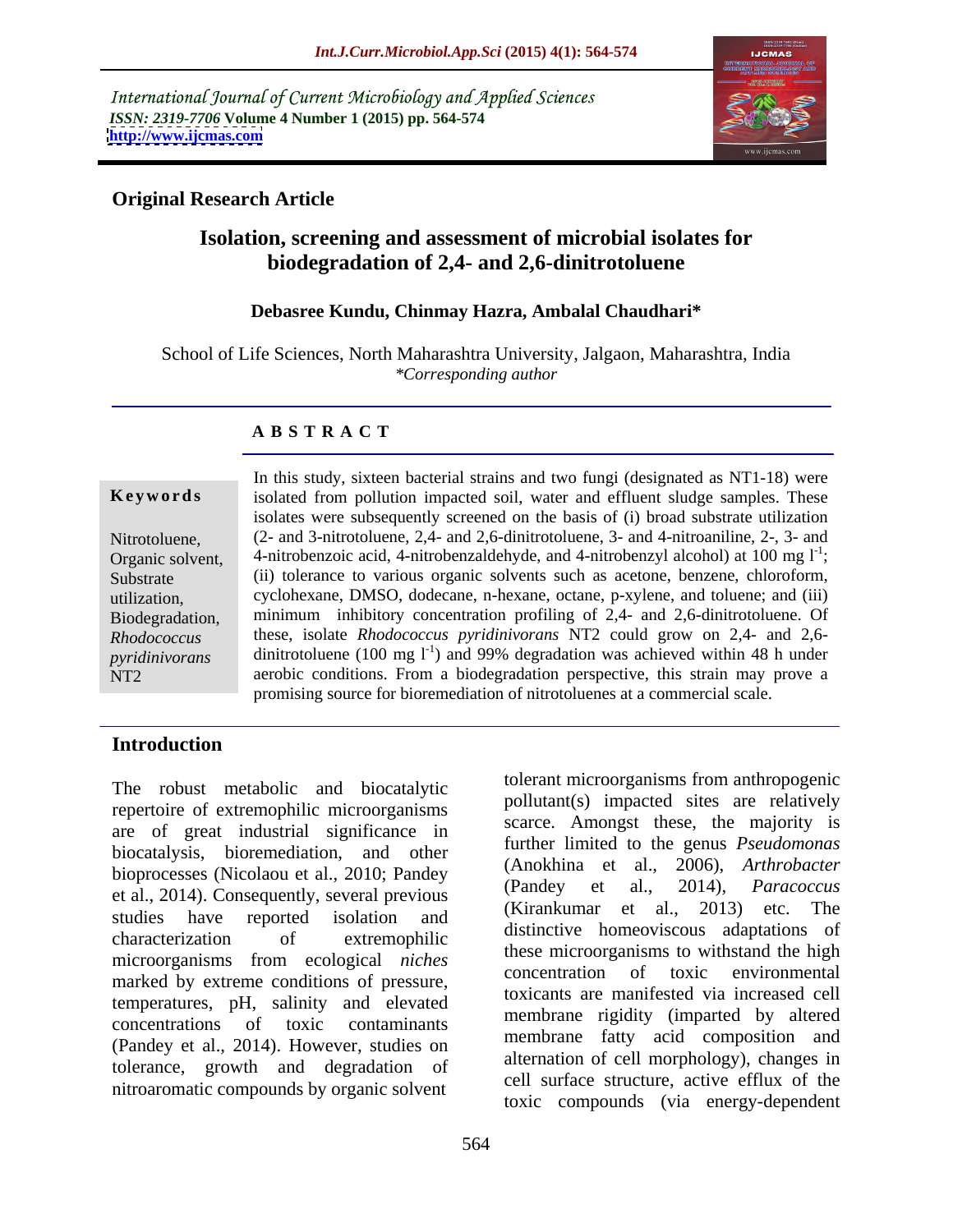proteins, high turnover rates of various enzymes, and diverse bioactive metabolites begandation of nitroaromatics by DNT) and 2,6-dinitrotoluene (2,6-DNT) are listed as a priority mutagenic and Recently, a 4-NT degrading R. Chaudhari, 2007). Maximum permissible limits of 2,4-DNT and 2,6-DNT are 0.22 difficulty in the electrophilic attack impart strain NT2. greater stability, higher hydrophobicity and limited aerobic biodegradation of these xenobiotics (Kundu et al., 2011, 2014). Furthermore, microbes which could degrade Chemicals 2,4-DNT are known to yield very small biomass, apparently because several  $2,4-DNT$  [CH<sub>3</sub>C<sub>6</sub>H<sub>3</sub>(NO<sub>2</sub>)<sub>2</sub>, CAS#121-14-2, intermediates of its catabolism are known  $97\%$  and  $2,6-DNT$   $[CH_3C_6H_3(NO_2)_2,$ uncouplers of respiration and oxidative CAS#606-20-2, 98%] were obtained from phosphorylation (Hudcova et al., 2011). Sigma-Aldrich Chemie GmbH (Steinheim, Although biodegradation of mono-NTs as Germany). 2-amino-4-NT, 2-amino-6-NT, sole source of carbon, nitrogen and energy is widely reported, only a few bacteria are were purchased from Sigma-Aldrich (St. capable of complete biomineralization of Louis, MO, USA). Acetone from Sigma- DNTs (Paca et al., 2005, 2008; Yang et al., Aldrich (St. Louis, MO, USA) was used as

The genus *Rhodococcus* (Actinomycetales) procured from HiMedia, Mumbai (India). thrive in a broad range of habitats, including All chemicals used were of analytical grade. tropical, arid and arctic soils, marine and deep sea sediments, water, and eukaryotic **Enrichment, isolation and screening of** cells (Alvarez, 2010; Foster et al., 2014). Their suitable physiological adaptability and flexibility, along with genetic and catabolic Enrichment and isolation of NTs degrading diversity seemingly predestine microbes was carried out for each sample actinobacteria for the degradation of separately in the mineral salt basal (MSB) aliphatic and aromatic hydrocarbons, medium as described earlier (Kundu et al., oxygenates, halogenated compounds, nitroaromatics, heterocyclic compounds,

processes), thermostable membrane nitriles, herbicides, and mycotoxins (Larkin (Alvarez, 2010). Of the recalcitrant *Rhodococci* is mainly limited to 4 nitroaromatics, 2,4-dinitrotoluene (2,4- nitrophenol, 2,4-dinitrophenol and 2.4,6 carcinogenic contaminants (Kulkarni and *pyridinivorans* strain NT2 was isolated and 0.27 µM in potable water and 1.7-3.0 µM in industrial waste streams discharge under the metabolize contaminants like 2,4-DNT and US Environmental Protection Agency (EPA) 2,6-DNT at high concentration is yet to be and Code of Federal Regulations (CFR) achieved. With this perspective, this work (Han et al., 2011). Prominent reports the aerobic biodegradation of 2,4 electronegativity of the nitro group, highly DNT and 2,6-DNT by the previously electron deficient π-electron system and isolated 4-NT degrading *R. pyridinivorans* et al., 2005; Martínková et al., 2009). Degradation of nitroaromatics by trinitrophenol (Martínková et al., 2009). Recently, a 4-NT degrading *R.*  identified (Kundu et al., 2013). Unfortunately, the use of acclimatized microorganisms especially adapted to strain NT2.

## **Materials and Methods**

## **Chemicals**

2008). the carrier vehicle for substrate delivery in 97%] and 2,6-DNT  $[CH_3C_6H_3(NO_2)_2,$ <br>CAS#606-20-2, 98%] were obtained from 2,4-diaminotoluene, and 2,6-diaminotoluene all experiments. All other chemicals were

# **NTs degrading isolates**

2013).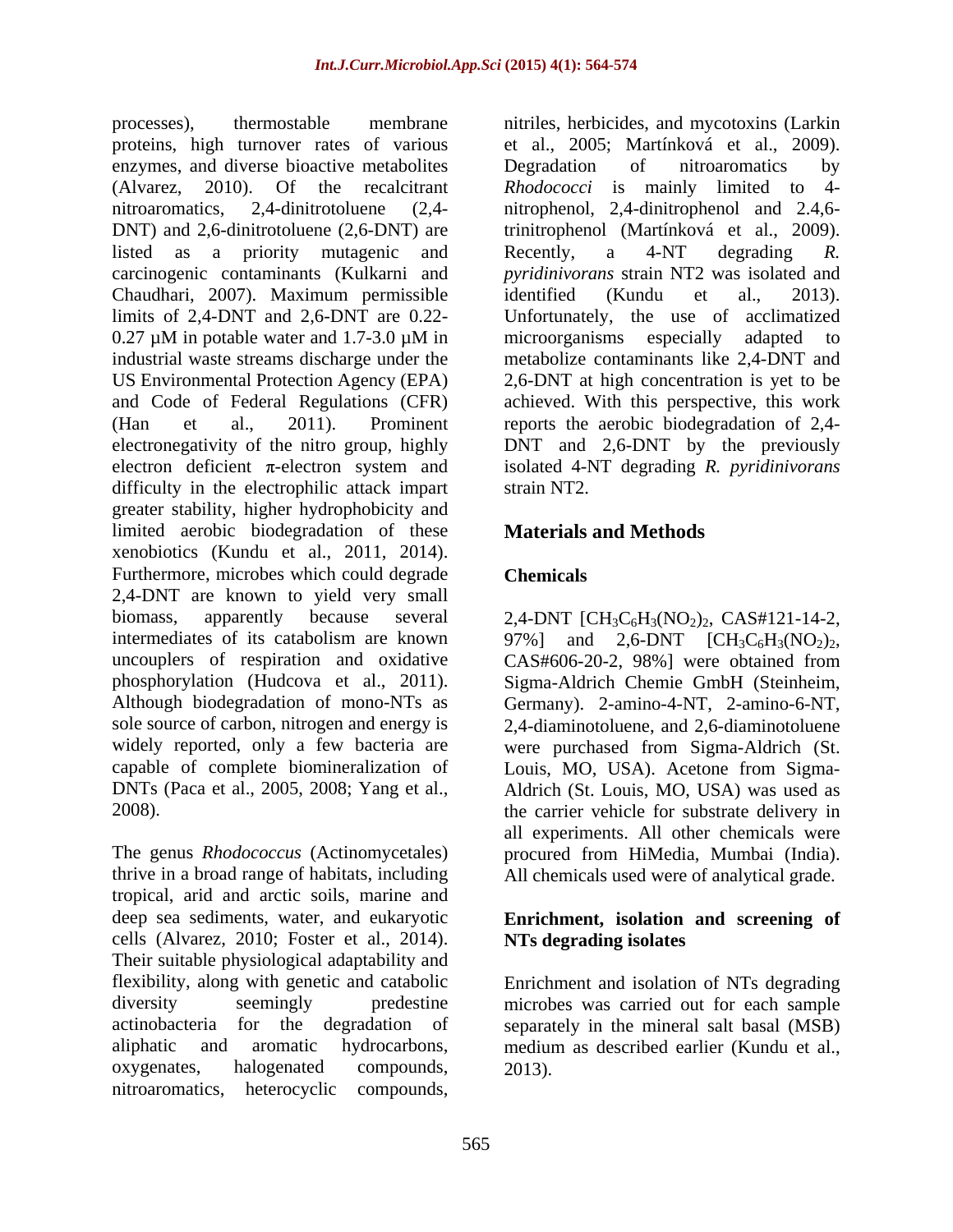Under sterile conditions, various carbon source at 100 mg  $l^{-1}$  in 250 ml flasks then filter sterilized substrates (from a stock  $OD_{600}=0.1$ ) and incubated at 30 °C and 120 measured spectrophotometrically and were performed in duplicate. A significant increase in  $OD_{600}$  was considered as positive growth. The purity of cultures showing signs of growth was checked microscopically.

nitrobenzoic acid, 4-nitrobenzaldehyde, 4 dinitrophenol) at 100 mg  $l^{-1}$  were analyzed<br>for organic solvent tolerance assay as described previously (Ogino et al., 1995). UK).

Bacterial cells were cultivated in 500-ml **Growth and degradation studies of 2,4** baffled Erlenmeyer flasks containing 50 ml and 2,6-DNT of the liquid MSB medium and 15 ml of each organic solvent (acetone, dimethyl xylene, cyclohexane, n-hexane, octane and n-dodecane) at 30  $^{\circ}$ C on a rotary shaker (120 rev min<sup>-1</sup>). All cultivation flasks were plugged with chloroprene rubber stoppers.

### **Metabolic versatility Determination of minimum inhibitory concentration (MIC)**

nitroaromatic substrates (2- and 3-NT, 2,4- To determine the tolerance level of the and 2,6-DNT, aniline, 3- and 4-nitroaniline, selected isolates screened from previous nitrobenzene, 2-, 3- and 4-nitrobenzoic acid, subsection (i.e., organic solvent tolerance 4-nitrobenzaldehyde, 4-nitrobenzyl alcohol assay) against 2,4- and 2,6-DNT (ranging and o-chloronitrobenzene, 4-nitrophenol, from 100 mg  $l^{-1}$  to 400 mg  $l^{-1}$ ), 100 ml MSB 2,4-dinitrophenol) were supplied as sole medium was autoclaved in 500 ml flask and containing 100 ml MSB. Each flask was of saturated solution in acetone) and then inoculated with individual isolates inoculum of  $OD_{600}=0.01$  (from previously (designated as NT1-18; cell density: grown culture) was added. Cell growth was <sup>o</sup>C and 120 measured spectrophotometrically and rev min<sup>-1</sup> on a rotary shaker. All cultivations substrate concentration inhibiting the ), 100 ml MSB then filter sterilized substrates (from a stock measured spectrophotometrically and substrate concentration inhibiting the microbial growth was recorded as MIC.

#### **Contact angle and zeta ( ) potential**

**Organic solvent tolerance assay** were performed as per Neufeld et al. (1980). Isolates that were capable of utilizing aqueous drop, bacterial lawn, and non nitroaromatic compounds such as mono-NTs aqueous aqueous phase liquid i.e., 2,4- (2-, 3-NT), two di-NTs (2,4- and 2,6-DNT) and/or 2,6-DNT was measured using a and other substrates (aniline, 3- and 4- goniometer (Model no. 200-F4, Rame´-Hart, nitroaniline, nitrobenzene, 2-, 3- and 4- Netcong, NJ). For measuring zeta ( $\zeta$ ) nitrobenzyl alcohol and o- in 2 mM phosphate-citrate buffer (pH 7.0) at chloronitrobenzene, 4-nitrophenol, 2,4- a concentration of  $1\times10^8$  cells ml<sup>-1</sup>. The  $\zeta$ were analyzed potentials were measured at 25 °C with a for organic solvent tolerance assay as Zetasizer (Nano ZS90, Malvern Instruments, Contact angle measurement (CAM) assays Three-phase contact angle between the potentials, the washed cells were suspended  $8$  colla m<sup>1-1</sup> The  $\gamma$ cells ml<sup>-1</sup>. The  $\zeta$ . The  $\zeta$ UK).

# **and 2,6-DNT**

sulphoxide, chloroform, benzene, toluene, experiment was carried out as per Kundu et <sup>-1</sup>). All cultivation flasks were or 2,6-DNT at 100 mg  $1^{-1}$  (from a The cell growth was studied by measuring dispensed in 500 ml Erlenmeyer flask was the dry cell weight. supplemented with 100 ml MSB medium Typical biodegradation time course al. (2013) with minor modification. Filter sterilized (0.45 µmol, Septrane, USA) 2,4-(from a concentrated acetone stock solution) (pH  $7.0 \pm 0.2$ ) and was incubated on a rotary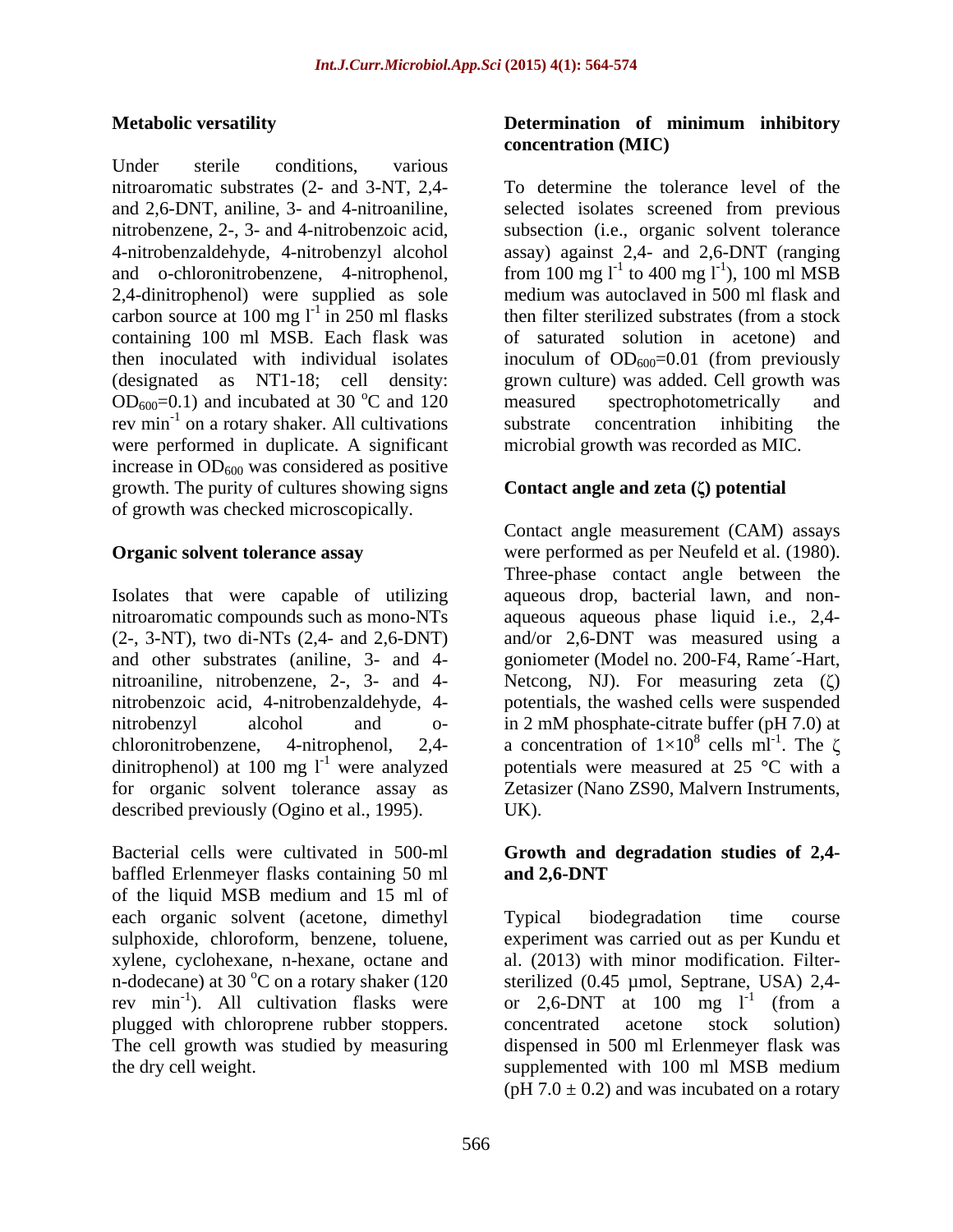shaker (120 rev min<sup>-1</sup>) at 30 °C for 7 days. biodegradation assays, statistical analysis of Acetone was removed by evaporation prior assay medium in all experimental sets was were performed using Origin v6.1 adjusted to cell density of  $OD_{600}=0.5$  (mid-<br>(OriginLab Corporation, Northampton, log phase;  $\sim 10^7$  cells ml<sup>-1</sup>) unless and otherwise mentioned. The culture samples (2 ml) were collected at different time intervals and subjected to quantification for growth, **Result and Discussion**  $NO<sub>2</sub>$  and  $NH<sub>4</sub>$ <sup>+</sup> release, residual substrate, and identification of putative intermediates. **Screening and isolation of microbial** The residual 2,4-DNT and 2,6-DNT in the culture medium was calculated using the

Residual NTs (
$$
\%
$$
) =  $\frac{c_{\text{co}}}{c_{\text{O}}} \times 100$  (1)

where,  $C_0$  is the initial concentration of NTs in the medium and  $C_t$  is the concentration at time *t*. Non-inoculated and inoculated flasks with heat killed cells were used as abiotic and negative controls, respectively.

intermediates were conducted by HPLC (with UV detector and C-18 reverse phase column) following US EPA method 8330  $\frac{\text{tan } \alpha}{2005}$ . (Hudcova et al.,  $2011$ ). The mobile phase used was methanol/water (60:40, v/v) with 0.1% TFA in water. The flow rate was fixed described earlier (Kundu et al., 2013).

Cell growth was monitored by measuring the optical density at 600 nm using a UV visible spectrophotometer (model no. 1601, Shimadzu, Japan).  $OD_{600}$  values were then converted into dry cell mass  $(mg l^{-1})$  using<br>degrading bacterial consortium from

Data are reported as the mean  $\pm$  S.E.M. of three independent experiments. For were selected: The effect of various organic

to the addition of the aqueous medium. The analysis of variance (ANOVA). All analyses <sup>7</sup> cells ml<sup>-1</sup>) unless and MA).  $P < 0.05$  was considered to indicate differences was carried out by one-way were performed using Origin v6.1 (OriginLab Corporation, Northampton, level of significance.

### **Result and Discussion**

# **isolates capable of degrading NTs**

formula: Enrichment cultures were obtained from five Residual NTs  $% = \frac{1}{2}$   $\epsilon_0$ <sup> $/$ </sup>  $\times$ 100 (1) enrichment with 4-NT as an only carbon, is the concentration at<br>bacteria and 02 fungus) morphologically Analyses of samples containing  $2,4$ -<br>enrichment technique with successive DNT/2,6-DNT and their metabolic transfers has proved to be effective in different soil and wastewater effluent samples after around 10 weeks of nitrogen and energy source. After rigorous enrichment and acclimation, a total of 18 (16 distinct isolates from MSB agar plates (containing 100 mg  $l^{-1}$  of DNTs) were of DNTs) were obtained out of a total of 119 screened colonies (Table 1). Previously, similar serial isolating microbes endowed with potential trait to degrade nitroaromatics (Kulkarni, 2005).

at 1 ml min<sup>-1</sup>. The detection limit was  $0.05$  he has  $h = \frac{\log_{\text{all}}(n-1)}{\log_{\text{all}}(n-1)}$  was observed  $(0.3\%)$ . mg  $1^{-1}$ . NO<sub>2</sub> and NH<sub>4</sub><sup>+</sup> were detected as  $(n-18)$  exhibited tolerance to all of the ) using  $\frac{1}{2}$  decreding became  $\frac{1}{2}$  consertium from an appropriate calibration curve.<br>
exicide-contaminated agricultural soil **Statistical analysis** Karnataka. Based on the results obtained, Amongst all isolates, prevalence of Gram negative rods (*n*=15) was observed (83%). Although  $56\%$   $(n=10)$  of the total isolates (*n*=18) exhibited tolerance to all of the twelve different substrates  $(100 \text{ mg } l^{-1})$ , ), isolate NT2 utilized all the substrates with prolific growth as shown in Table 2. A similar strategy for assessment of metabolic versatility as outlined in the present work was employed by Mulla (2011) for 2-NT degrading bacterial consortium from pesticide-contaminated agricultural soil samples collected around Dharwad, isolate NT1, 2, 3, 4, 7, 8, 11, 12, 16 and 18 were selected. The effect of various organic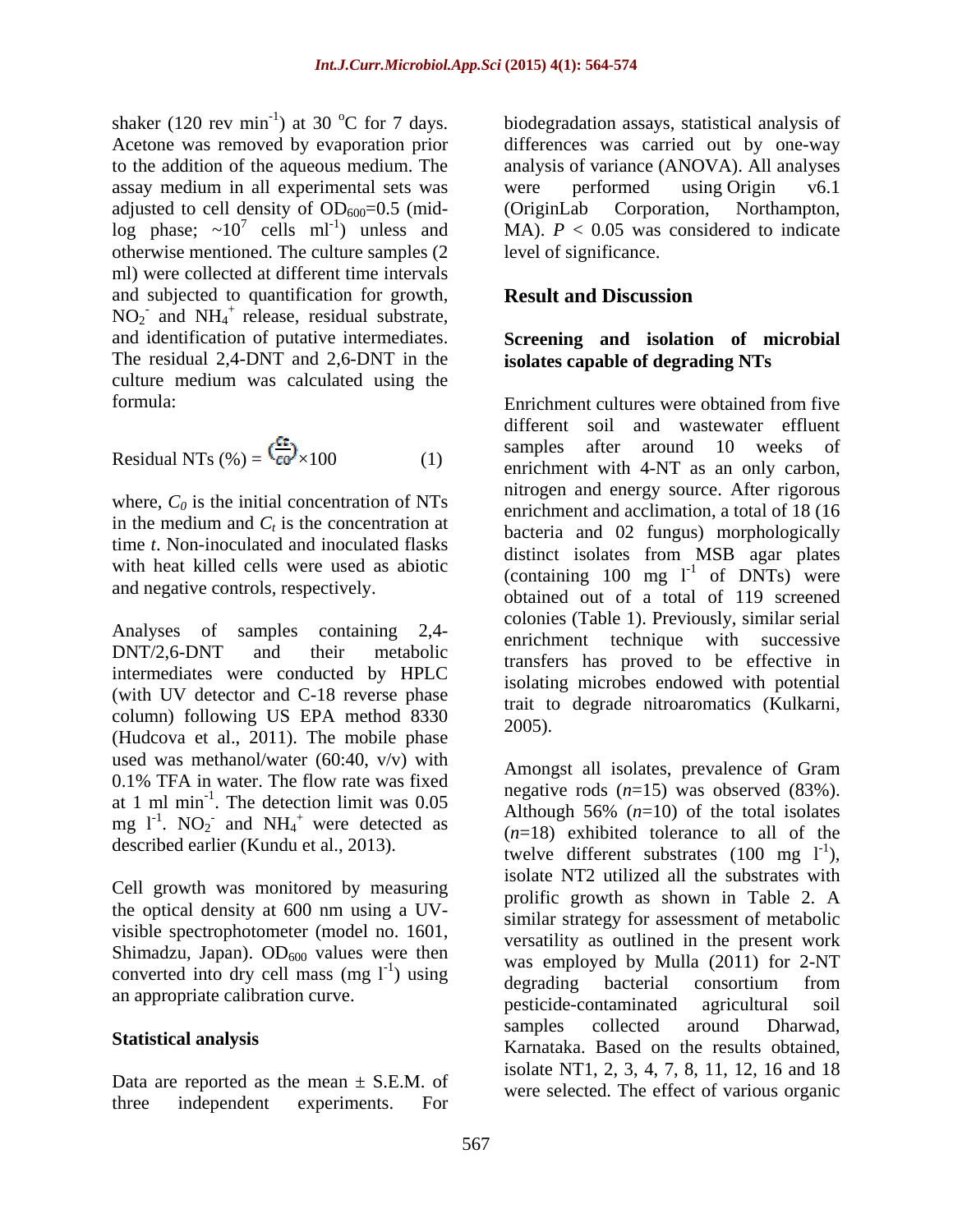of these isolates were examined (Fig. 1). It was found that except isolate NT2, viability decay decreased significantly in all other **Tolerance to and degradation of 2,4- and** strains against the organic solvents with a lower log *P*; prominently at log  $P \le 2.5$ . grown on n-dodecane ( $log P=6.6$ ), n-octane  $0.97$  for 2,4- DNT and 2,6-DNT, (log *P=*4.5) and toluene (log *P=*2.5),

DNT, MSB medium supplemented with 1-3 mmol  $l^{-1}$  (mM) of each substrate was inoculated separately with overnight grown

and cell surface charge using  $\zeta$  potential was pyrene. assessed for isolate NT1, 2, 7, 11 and 16

Based on the foregoing results, isolate NT2 was selected for further studies as it was

solvents on the growth of these selected able to (i) grow well in MSB containing isolates (*n*=10) was subsequently maximum number of nitroaromatics; (ii) investigated. Several aromatic and aliphatic relatively high growth when grown on 2,4 hydrocarbons with varying log *P* (logarithm and 2,6-DNT; and (iii) show high of the partition coefficient of a particular hydrophobicity as measured from contact solvent between n-octanol and water; angle and  $\zeta$  potential. This strain was ranging from -0.23 to 6.6) were incorporated identified as *R. pyridinivorans* NT2 based in the culture medium and growth patterns on 16S rRNA gene sequencing (Kundu et al., 2013).

# **2,6-DNT by** *R. pyridinivorans* **NT2**

Although isolate NT2 was tolerant to log *P* The growth of strain NT2 fitted well values of 2.5 or higher, dry cell weight according to the logistic model at an initial reached to 0.23, 0.22 and 0.22 g  $1^{-1}$  when concentration of 100 mg  $1^{-1}$  ( $R^2 = 0.99$  and respectively. Richards model, von Bertalanffy model and Further, from the organic solvent tolerant growth rate and other parameters through assay, NT1, 2, 7, 11 and 16 were screened. nonlinear regression. However, parameter To determine the tolerance level of these determination through nonlinear regression selected isolates  $(n=05)$  for 2,4- and 2,6- was not feasible in this study as (i) growth (mM) of each substrate was flasks even for a fixed concentration; (ii) the inoculated separately with overnight grown number of data points in each growth profile culture  $OD_{600} = 0.01$ ) in 100 ml flasks and was limited; and (iii) the growth curve was the results are depicted in Fig. 2. Evidently, characterized by greater variability. Hence, isolate NT2 could tolerate 2.1 and 1.6 mM l<sup>1</sup> mo attempt was made to fit any other growth of 2,4- and 2,6-DNT, respectively. model to the culture growth versus time Besides, contact angle measurement (CAM) Ghosh et al. (2014) during biodegradation of  $(R^2= 0.99$  and  $2 = 0.99$  and 0.97 for 2,4- DNT and 2,6-DNT, respectively). The Gompertz model, Weibull model determines the specific profile was determined using multiple batch no attempt was made to fit any other growth data. Similar observation was made by pyrene.

(Table 3). Of these, NT2 showed a high Complete removal of 2,4- and 2,6-DNT (100 degree of hydrophobicity in CAM assay.  $mg^{-1}$  was achieved within 48 h of The  $\zeta$  potentials of NT 1 and 2 hovered incubation (Fig. 3). The temporal course of around zero (0.18 and -1.68 mV, substrate degradation correlated well with respectively), whereas NT 7, 11 and 16 cell growth. The growth yield of strain NT2 strains showed distinctly negative  $\zeta$  was found to be 0.68 ( $\pm$  0.04) and 0.65 potentials  $(-14.5, -12.5 \text{ and } -11.5 \text{ mV})$ ,  $(\pm 0.02)$  g of cells g<sup>-1</sup> of 2,4- and 2,6-DNT, respectively). respectively. The standard error in the mg  $1^{-1}$ ) was achieved within 48 h of parentheses is the propagated error calculated based on three replications.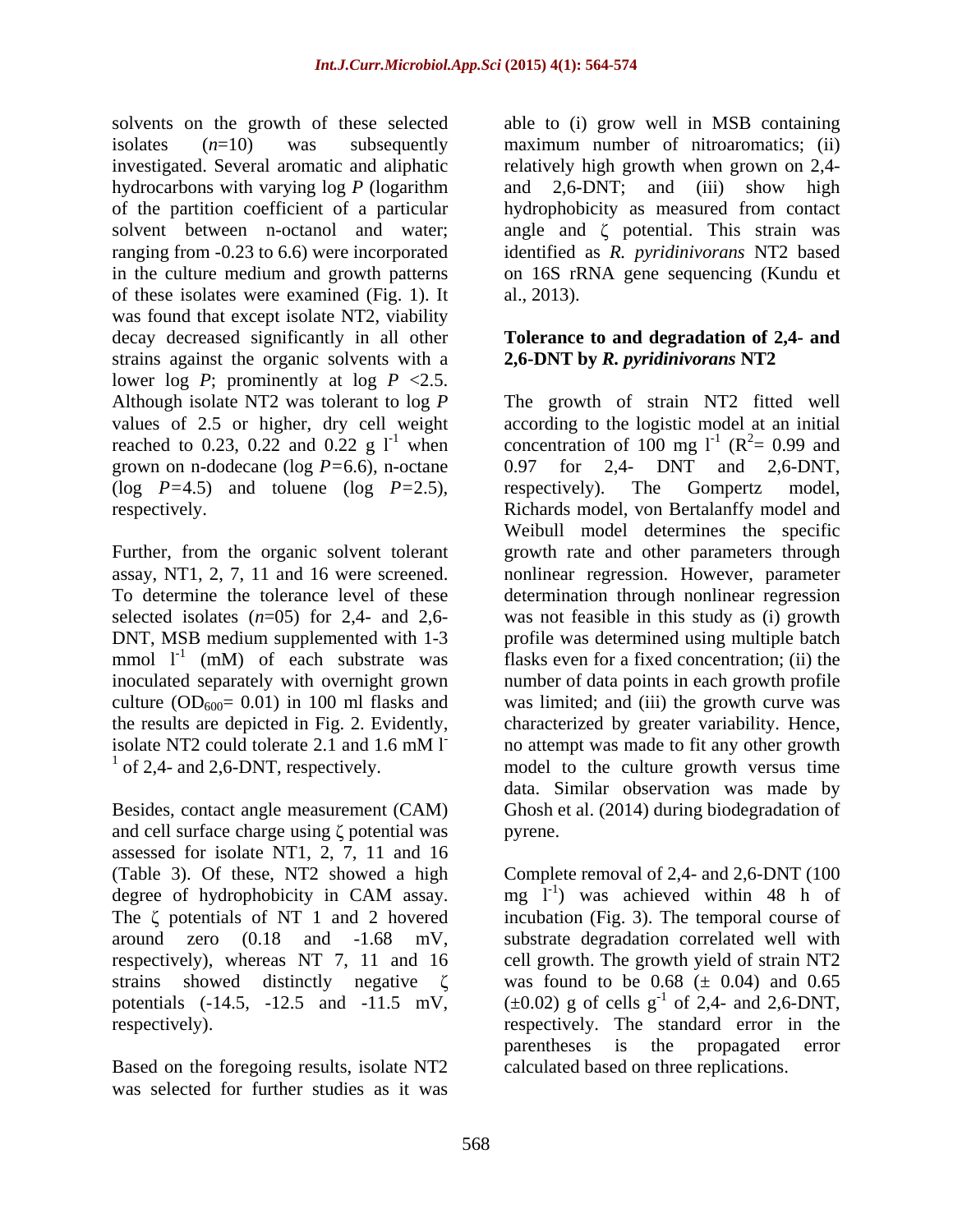| Eco-                 | Origin    | <b>Geographical location</b>                 | Site                               | No. of   | <b>Gram character and cell</b>           |
|----------------------|-----------|----------------------------------------------|------------------------------------|----------|------------------------------------------|
| habitat              |           |                                              | coordinates                        |          | potentia   morphology                    |
|                      |           |                                              |                                    |          |                                          |
|                      |           |                                              |                                    | isolates |                                          |
|                      |           |                                              |                                    |          |                                          |
| Soil and             | Pesticide | Gujarat Industrial Development Corporation   | $20^{\circ}22^{\prime}N,$          |          | NT1<br>Gram negative rod                 |
| effluent             |           | industries (G.I.D.C.), Vapi, Gujarat         | 72°54'E                            |          | NT <sub>2</sub><br>Gram positive $R-C^a$ |
|                      |           |                                              |                                    |          | NT3<br>Gram negative rod                 |
|                      |           |                                              |                                    |          | NT <sub>4</sub>                          |
|                      |           |                                              |                                    |          | Gram negative rod                        |
|                      |           |                                              |                                    |          | NT5<br>Gram negative rod                 |
|                      |           |                                              |                                    |          | NT <sub>6</sub><br>Gram negative rod     |
|                      |           | Maharashtra Industrial Development           | 20°59'03.15"N,                     |          | NT7<br>Gram negative rod                 |
|                      |           | Corporation (M.I.D.C.), Jalgaon, Maharashtra | 75°35'40.63"E                      |          | NT8 Gram negative rod                    |
|                      |           |                                              |                                    |          | NT9<br>Gram negative rod                 |
|                      |           |                                              |                                    |          | NT10 Gram negative rod                   |
|                      |           |                                              |                                    |          | $\vert$ NT11 $\vert$ Gram negative rod   |
| Sewage               | Synthetic | University Institute of Chemical Technology  | $21^{\circ}00'56.91''N,$           |          | NT12 Gram positive cocci                 |
| wastewater   wet lab |           | (U.I.C.T.), Jalgaon, Maharashtra             | 75°29′20.63″E                      |          | NT13 Gram negative rod                   |
|                      |           |                                              |                                    |          | NT14 Gram negative rod                   |
|                      |           | Department of Chemical Science, North        | $21^{\circ}00'56.91''N,$           |          | NT15 Gram negative rod                   |
|                      |           | Maharashtra University, Jalgaon, Maharashtra | 75°29'20.63"E                      |          |                                          |
| Soil and             | Waste     | Varangaon Ordnance Factory, Maharashtra      | $21^{\circ}01'24.56''N, \quad  03$ |          | NT16 Gram negative rod                   |
| effluent             | treatment |                                              | 75°56'27.87"E                      |          | NT17                                     |
|                      |           |                                              |                                    |          |                                          |
|                      | unit      |                                              |                                    |          | NT18                                     |

| Table.1 DNTs (100 mg l<br>$\binom{1}{1}$ degrading microbial isolates and their origin |  |  |
|----------------------------------------------------------------------------------------|--|--|
|                                                                                        |  |  |
|                                                                                        |  |  |
|                                                                                        |  |  |

Key: <sup>a</sup>rod-coccus growth cycle; <sup>b</sup>fungus; \* Screened on the basis of growth (O.D.<sub>600</sub>>1.0) in MSB medium containing 100 mg l<sup>-1</sup> of DNTs as sole carbon, nitrogen and energy source under shaking conditions (120 rpm) at 30  $^{\circ}$ C for 72 h.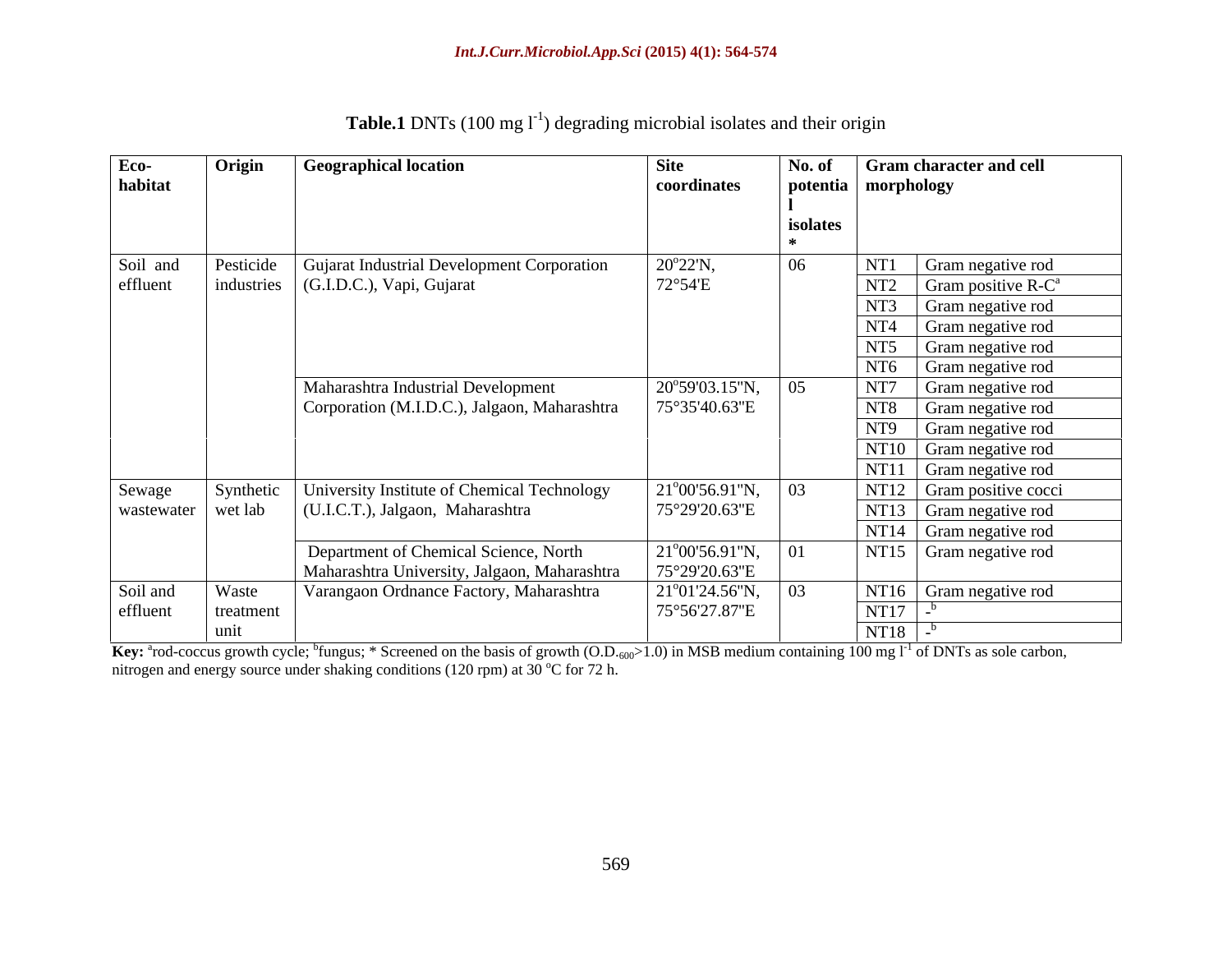| <b>Substrates</b>         |         |                |         |         |      |       |                  |       | <b>Isolates</b> |                                                                             |         |  |         |                         |  |
|---------------------------|---------|----------------|---------|---------|------|-------|------------------|-------|-----------------|-----------------------------------------------------------------------------|---------|--|---------|-------------------------|--|
| $(100 \text{ mg l}^{-1})$ |         | NT1 NT2 NT3    |         |         |      |       |                  |       |                 | NT4   NT5   NT6   NT7   NT8   NT9   NT10   NT11   NT12   NT13   NT14   NT15 |         |  |         | $N$ T16 $N$ T17 $N$ T18 |  |
| $2-NT$                    |         | +++   +++   ++ |         | $+$     | $+$  | $+++$ | $+$              |       |                 |                                                                             | $++$    |  | $+++$   |                         |  |
| $3-NT$                    |         | +++   +++      | $+$     | $+$     |      | $+++$ | $^{++}$          |       |                 |                                                                             | $++$    |  | $+++$   |                         |  |
| 2,4-DNT                   | $++$    | $1 + + +$ $1$  |         |         |      | $++$  |                  |       |                 |                                                                             |         |  |         |                         |  |
| $2,6-DNT$                 | $++$    | $+++$          |         |         |      | $++$  |                  |       |                 |                                                                             |         |  | $+ +$   |                         |  |
| <b>Aniline</b>            |         | $+++$ +++      | $+++$   | $+$     |      | $++$  | $++$             |       |                 | $++$                                                                        | $++$    |  | $+++$   | $^{++}$                 |  |
| 3-nitroaniline            |         | $+++$ $+++$    | $+ + +$ | $+ + +$ |      | $++$  | $^{\mathrm{++}}$ |       |                 | $+++$                                                                       | $+++$   |  |         |                         |  |
| 4-nitroaniline            |         | $+++$ $+++$    | $+ + +$ | $+++$   |      | $++$  | $^{++}$          |       |                 | $+++$                                                                       | $+ + +$ |  | $^{++}$ |                         |  |
| Nitrobenzene              | $++$    | $+ + +$        | $++$    |         |      | $++$  | $+++$            |       |                 |                                                                             |         |  |         | $^{++}$                 |  |
| 2-nitrobenzoic acid       |         | $+ + +$        |         |         |      | $++$  | $++$             |       |                 |                                                                             |         |  | $++$    |                         |  |
| 3-nitrobenzoic acid       |         | $+ + +$        |         |         |      | $++$  | $^{++}$          |       |                 |                                                                             |         |  |         |                         |  |
|                           |         |                |         |         |      |       |                  |       |                 |                                                                             |         |  |         |                         |  |
| 4-nitrobenzoic acid       |         | $+ + +$        |         |         |      | $++$  |                  |       |                 |                                                                             |         |  |         |                         |  |
| 4-nitrobenzaldehyde       | $^{++}$ | $+ + +$        |         |         |      | $++$  |                  |       |                 |                                                                             |         |  |         |                         |  |
| 4-nitrobenzyl alcohol     | $++$    | $+ + +$        |         |         |      | $++$  |                  |       |                 |                                                                             |         |  |         |                         |  |
| $o$ -chloronitrobenzene   | $++$    | $+ + +$        | $+ +$   |         |      | $++$  |                  |       |                 |                                                                             |         |  |         |                         |  |
| $p$ -nitrophenol          |         | $+++$ +++      | $+++$   | $+++$   | ++   | $++$  |                  |       |                 | $++$                                                                        | $++$    |  | $^{++}$ | $^{++}$                 |  |
| 2,4-dinitrophenol         | $++$    | $+++$ $++$     |         | $+$     | $++$ | $++$  | $++$             | $+ +$ |                 |                                                                             |         |  |         | $++$                    |  |

### **Table.2** Utilization profile of broad spectrum of nitroaromatics by the isolates

**Key:** (-), O.D.<sub>600</sub> < 0.1; (+),  $0.2 \leq$  O.D.<sub>600</sub>  $\geq$  0.5; (++),  $0.5 \leq$  O.D.<sub>600</sub>  $\geq$  0.7; (+++),  $0.8 \leq$  O.D.<sub>600</sub>  $\geq$  1.0 after 72 h of growth.

The experiment was carried out in triplicates and the difference in the individual results was < 5%.

| Table.3 Determination of water contact angle and zeta potential of the selected isolates |  |  |
|------------------------------------------------------------------------------------------|--|--|
|                                                                                          |  |  |

| <b>Isolates</b> | CAM (°C)       |                | Zeta potential (mV) |                 |
|-----------------|----------------|----------------|---------------------|-----------------|
|                 | $(n=10)$       |                |                     |                 |
|                 | $2,4-DNT$      | $2,6$ -DNT     | $1,2,4$ -DNT        | $2,6-DNT$       |
| $\frac{NT1}{T}$ | $19.6 \pm 2.3$ | $19.1 \pm 2.5$ | $0.18 \pm 2.7$      | $0.15 \pm 2.1$  |
| NT2             | $116 \pm 2.8$  | $113 \pm 3.1$  | $-1.68 + 0.9$       | $-1.63 \pm 0.7$ |
| NT7             | $25.3 \pm 0.7$ | $28.5 \pm 1.4$ | $-14.5 \pm 1.6$     | $-13.2 \pm 1.1$ |
| NT11            | $39.3 \pm 3.5$ | $39.1 \pm 2.7$ | $-12.5 \pm 3.8$     | $-14.5 \pm 3.3$ |
| <b>NT16</b>     | $68.3 \pm 1.8$ | $64.6 \pm 1.2$ | $-11.5+0.6$         | $-10.8 \pm 1.4$ |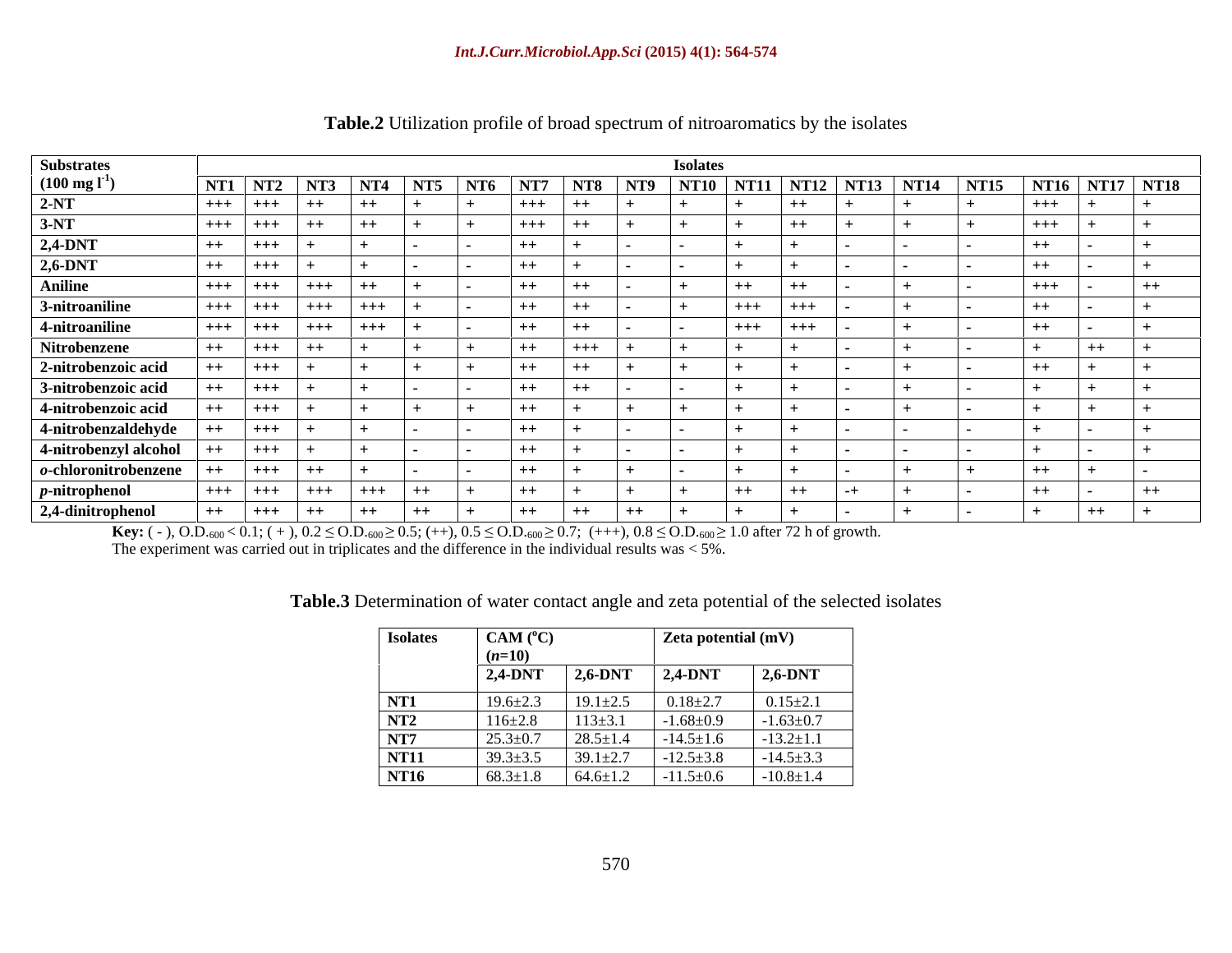**Fig.1** Comparative growth of the selected isolates in the presence of volatile organic solvents of varying log *P* values (in parentheses). Data values represent mean  $\pm$  standard deviation of triplicates. Small (non-visible) standard deviations are within the symbols. Control, without solvent



**Fig.2** MIC profile of the selected isolates for various concentrations of (a) 2,4-DNT and (b) 2,6-DNT as a function of growth in MSB medium inoculated with 0.01 OD at 30  $^{\circ}$ C. Data <sup>o</sup>C. Data values are mean  $\pm$  standard deviation of triplicates. Small (non-visible) standard deviations are within the symbols

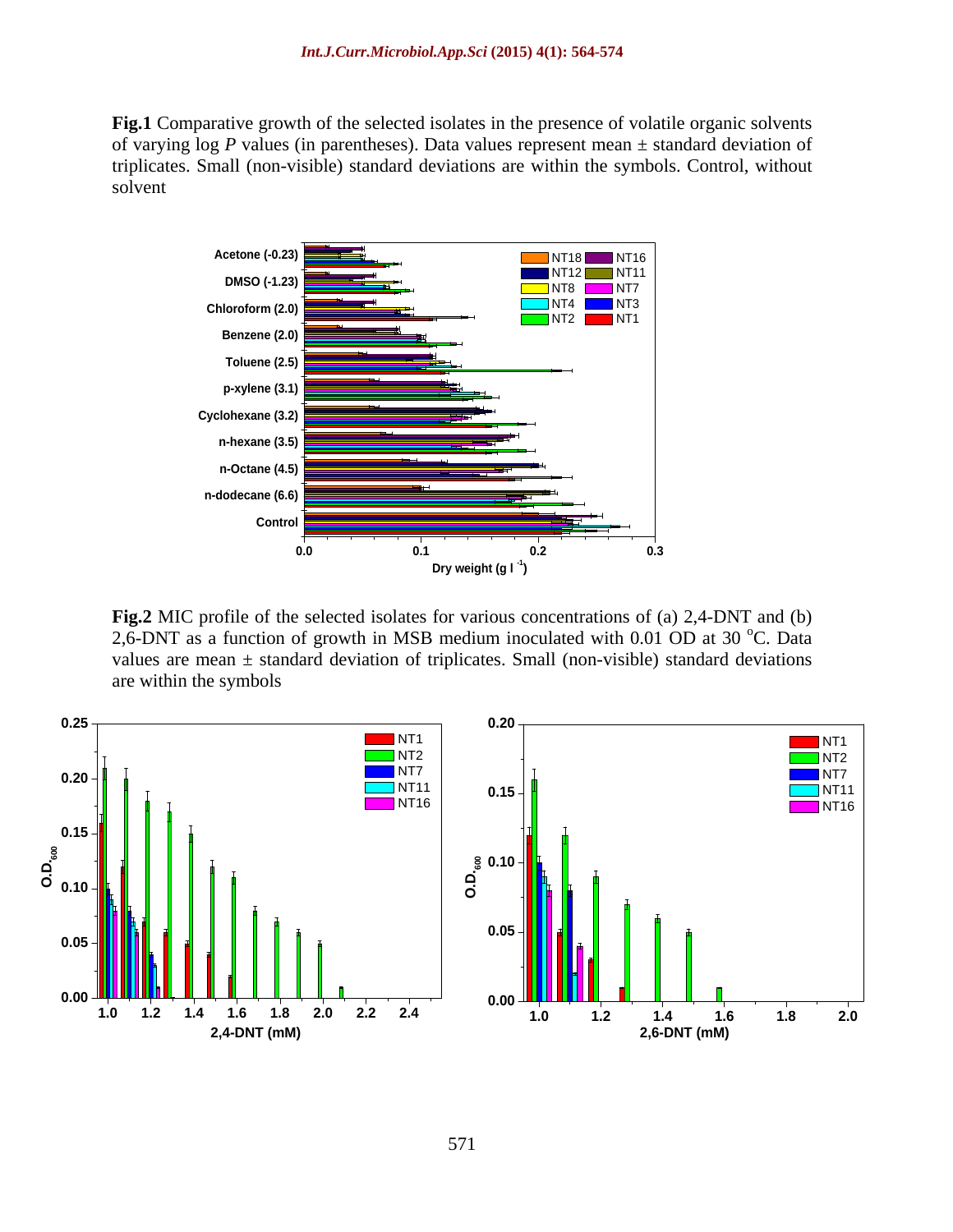**Fig.3** Time course profile for degradation of (a) 2,4-DNT and (b) 2,6-DNT by *R. pyridinivorans* NT2 at 100 mg  $I<sup>-1</sup>$ . Data values are mean  $\pm$  standard deviation of triplicates. Small (non-visible) standard deviations are within the symbols



Similarly, the rate of 2,4- and 2,6-DNT degradation reached 1.38 and 2.08 mg  $l^{-1} h^{-1}$ , degradation reached 1.38 and 2.08 mg  $1^{-1}$  h<sup>-1</sup>, pyridinivorans strain NT2 could potentially respectively. Active biodegradation of be exploited as a potential candidate for DNTs increased with the increase in cell bioremediation of the DNTs-containing count exponentially in the test samples, while no degradation was observed during the stationary phase.

In all the studies, abiotic loss of DNTs determined in the un-inoculated control flasks was in the range of 0-10%. Therefore,<br>New Delhi for providing CSIR-SRF the overall degradation of DNTs obtained<br>fellowship. Chinmay Hazra thanks over the study period in the inoculated flasks was primarily due to biodegradation by strain NT2. The contribution of adsorption of 2,4- or 2,6-DNT to bacterial biomass to the overall loss may be ignored since the extraction solvent was added directly to the culture broth. Thus, the solvent is expected to solubilize both residual DNTs remaining in solution and DNTs adsorbed on to the biomass. **Conflict of Interest**

To conclude, a mesophilic organic-solvent tolerant actinobacterium *Rhodococcus pyridinivorans* strain NT2 has the ability to degrade  $2.4$ - and  $2.6$ -DNT as sole carbon, nitrogen and energy source. Given the Alvarez, H.M. 2010. Biology of unique metabolic capabilities and distinctive



-1 adquire responses appended nere, it adaptive responses described here, *R. pyridinivorans* strain NT2 could potentially be exploited as a potential candidate for waste or industrial discharge.

#### **Acknowledgement**

Debasree Kundu acknowledges Council for Scientific and Industrial Research (C.S.I.R), New Delhi for providing CSIR-SRF fellowship. Chinmay Hazra thanks Department of Science and Technology (D.S.T), New Delhi for providing INSPIRE- SRF fellowship. The authors are also thankful to University Grants Commission (U.G.C), New Delhi and Department of Science and Technology (D.S.T), New Delhi for funding under SAP and FIST program, respectively, to the university.

None declared **None** section of the section of the section of the section of the section of the section of the section of the section of the section of the section of the section of the section of the section of the sectio

#### **References**

Alvarez, H.M. 2010. Biology of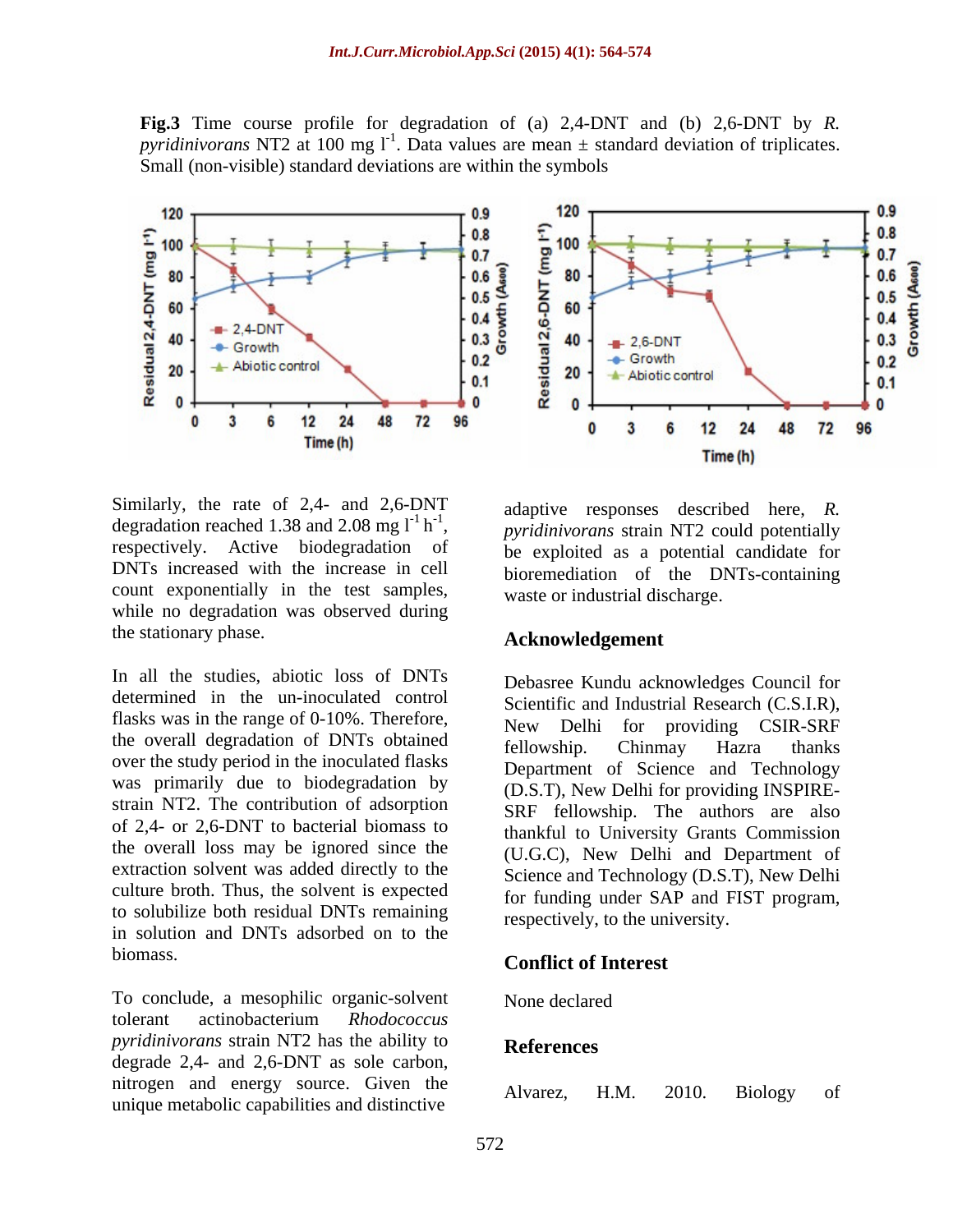*Rhodococcus*. Springer-Verlag, Berlin,

- Anokhina, T.O., Volkova, O.V., Puntus,
- Foster, A., Barnes, N., Speight, R. and biotechnology and bioremediation. *J.*
- Ghosh, I., Jasmine, J. and Mukherji, S. 2014. Biodegradation of pyrene by a pp. 179-199.
- Han, S., Mukherji, S.T., Rice, A. and production by *Rhodococcus* biodegradation limits. *Chemosphere,*
- strains and defined mixed population 16: 282-290.
- Santoshkumar, M., Anand, S.N. and Karegoudar, T.B. 2013. The response 177. of *Paracoccus* sp. SKG to acetonitrile-
- 
- Kulkarni, M. and Chaudhari, A. 2007.

*Environ. Manage.,* 85: 496-512.

- Heidelberg. Kundu, D., Hazra, C. and Chaudhari, A. I.F., Filonov, A.E., Kochetkov, V.V. nitrotoluenes and their derivatives: and Boronin, A.M. 2006. Plant growth-promoting *Pseudomonas* opportunities. In: Mason, A.C. (Ed.), bearing catabolic plasmids: Bioremediation: Biotechnology, Naphthalene degradation and effect on Engineering and Environment plants. *Process Biochem.,* 41(12): Management, Nova Publishers, USA, 2417-2423. pp. 1-64. 2011. Microbial degradation of progresses, challenges and Bioremediation: Biotechnology, Engineering and Environment pp. 1-64.
- Keane, M.A. 2014. The repertoire of 2014. Bioremediation of nitrogen assimilation in *Rhodococcus*: catalysis, pathways and relevance in explosives: integrating '-omics' and *Chem. Technol. Biotechnol.,* 89: 787- 802. remediation of explosive residues, Kundu, D., Hazra, C. and Chaudhari, A. 2014. Bioremediation of nitroaromatics (NACs)-based unmined microbiome richness. In: Singh, S.N. (Ed.), Biological Springer International, Switzerland, pp. 179-199.
- *Pseudomonas aeruginosa* strain RS1 Kundu, D., Hazra, C. Dandi, N. and isolated from refinery sludge. Chaudhari, A. 2013. Biodegradation of *Bioresour. Technol.,* 166: 548-558. Hughes, J.B. 2011. Determination of *pyridinivorans* NT2: metabolic 2,4- and 2,6-dinitrotoluene pathway, cell surface properties and 85: 848-853. *Biodegradation,* 24: 775-793. Chaudhari, A. 2013. Biodegradation of 4-nitrotoluene with biosurfactant production by *Rhodococcus pyridinivorans* NT2: metabolic characterization.
- Hudcova, T., Halecky, M., Kozliak, E., Larkin, M.J., Kulakov, L.A. and Allen, Stiborova, M. and Paca, J. 2011. C.C.R. 2005. Biodegradation and Aerobic degradation of 2,4- *Rhodococcus* - masters of catabolic dinitrotoluene by individual bacterial versatility. *Curr. Opin. Biotechnol.,* 16: 282-290.
- in submerged cultures. *J. Hazard*. Martínková, L., Uhnáková, B., Pátek, M., *Mater.*, 192: 605-613. Kirankumar, B., Guruprasad, B.K., Biodegradation potential of the genus Nešvera, J. and Křen, V. 2009. *Rhodococcus*. *Environ. Int.,* 35: 162- 177.
	- induced oxidative stress. University, Dharwad, India. Mulla, S.I. 2011. Ph.D. Thesis. Karnataka
- *Extremophiles,* 17: 1037-1044. Neufeld, R.J., Zajic, J.E., Gerson, D.F. 1980. Kulkarni, M. 2005. Ph. D. Thesis. North Maharashtra University, Jalgaon, India. Appl. Environ. **India**. Cell surface measurements in hydrocarbon and carbohydrate ferementations. *Appl. Environ. Microbiol.,* 39: 511-517.
	- Microbial remediation of nitro-<br>
	Nicolaou, S.A., Gaida, S.M. and aromatic compounds: An overview. *J.*  Nicolaou, S.A., Gaida, S.M. and Papoutsakis, E.T. 2010. A